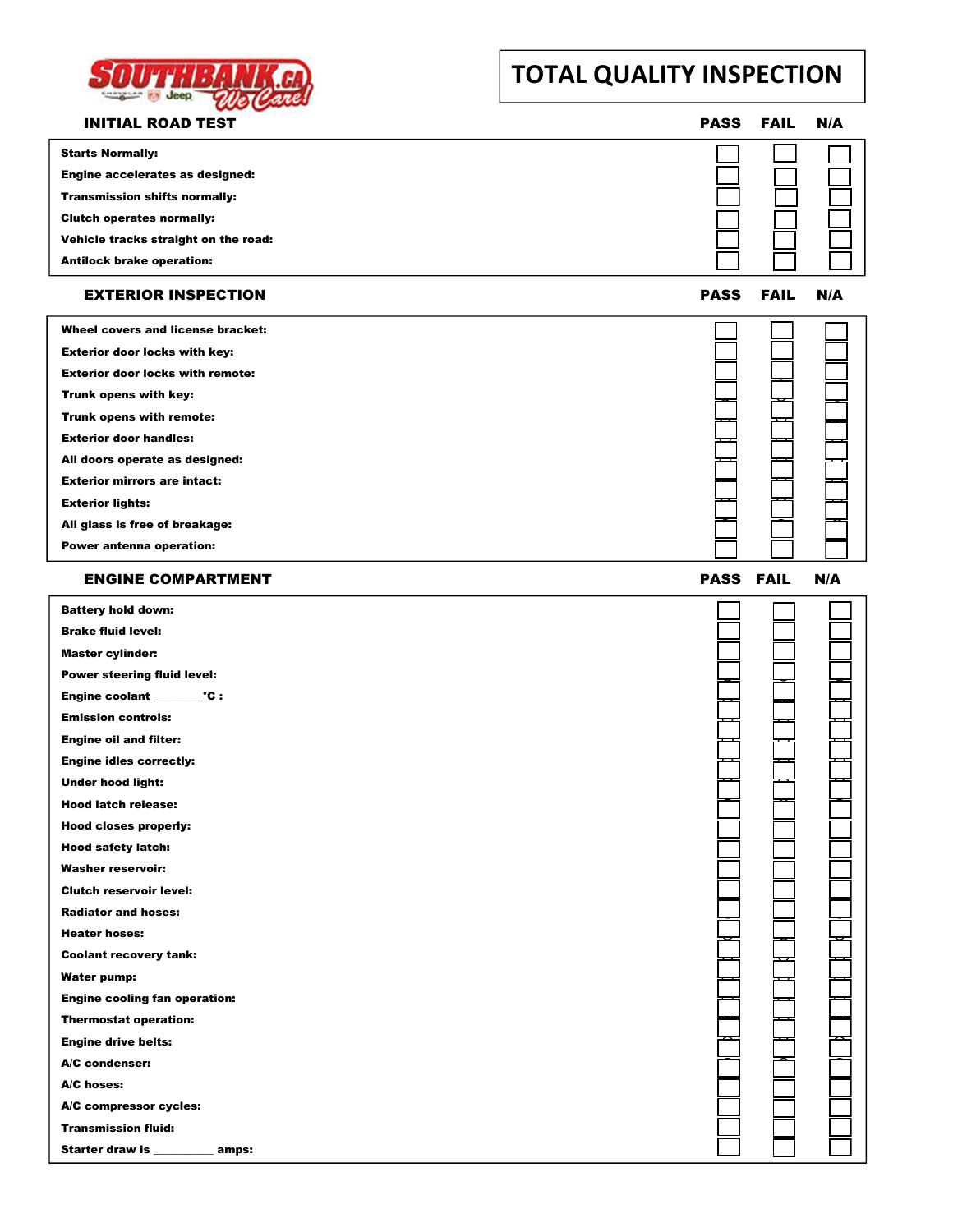

# **TOTAL QUALITY INSPECTION**

| <b>ENGINE COMPARTMANT cont:</b>                    | <b>PASS</b> | <b>FAIL</b> | N/A |
|----------------------------------------------------|-------------|-------------|-----|
| Alternator out put is ______ amps, _____<br>volts: |             |             |     |
| <b>Battery load test:</b>                          |             |             |     |
| <b>Exterior door handles:</b>                      |             |             |     |
| All doors operate as designed:                     |             |             |     |
| <b>Exterior mirrors are intact:</b>                |             |             |     |
| <b>Exterior lights:</b>                            |             |             |     |
| <b>LUGGAGE COMPARTMENT</b>                         | <b>PASS</b> | <b>FAIL</b> | N/A |
| <b>Spare tire:</b>                                 |             |             |     |
| <b>Jack assembly:</b>                              |             |             |     |
| Wheel wrench and lock nut:                         |             |             |     |
| <b>Trunk light:</b>                                |             |             |     |
| UNDERCARRAGE                                       | <b>PASS</b> | <b>FAIL</b> | N/A |
| Fuel tank, lines, filler and cap:                  |             |             |     |
| <b>Exhaust pipe and hangers:</b>                   |             |             |     |
| Muffler:                                           |             |             |     |
| <b>Catalytic converter:</b>                        |             |             |     |
| <b>Body mounts:</b>                                |             |             |     |
| Spare tire support:                                |             |             |     |
| <b>Driveshaft and U-joints:</b>                    |             |             |     |
| <b>FOUR WHEEL DRIVE VEHCLES</b>                    | <b>PASS</b> | <b>FAIL</b> | N/A |
| <b>Transfer case operation:</b>                    |             |             |     |
| Front drive shaft and U-joints:                    |             |             |     |
| Secondary drive shaft and U-joints:                |             |             |     |
| <b>Front hub operation:</b>                        |             |             |     |
| <b>FRONT SUSPENSION, TIRES AND BRAKES</b>          | <b>PASS</b> | <b>FAIL</b> | N/A |
| <b>Steering tie-rods:</b>                          |             |             |     |
| <b>Front ball joints:</b>                          |             |             |     |
| <b>Front wheel bearings:</b>                       |             |             |     |
| <b>Stabilizer bar and bushings:</b>                |             |             |     |
| <b>Front shocks/struts:</b>                        |             |             |     |
| <b>Front springs:</b>                              |             |             |     |
| <b>Front brake lines:</b>                          |             |             |     |
| <b>Front brake calipers:</b>                       |             |             |     |
| /32:                                               |             |             |     |
| Front brake pad LT____mm, RT____mm:                |             |             |     |
| Front brake rotor LT__mm, RT__mm :                 |             |             |     |
| <b>Control arms:</b>                               |             |             |     |
| Idler arm:                                         |             |             |     |
| <b>Steering rack/gear:</b>                         |             |             |     |
| Track bar:                                         |             |             |     |
| <b>Constant velocity joints and boots:</b>         |             |             |     |